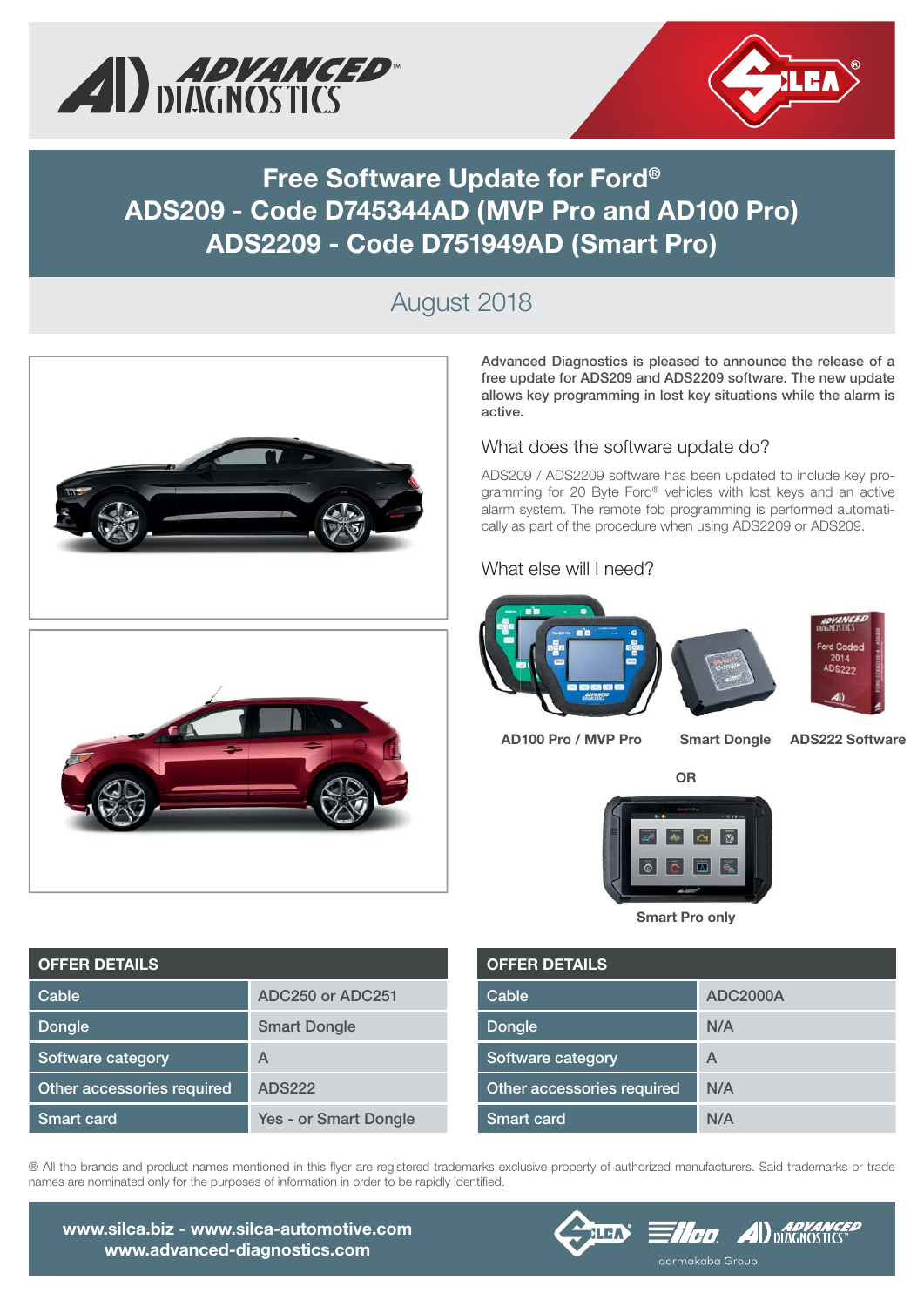



**Software Applications**

# Ford® ADS2209 (Smart Pro only)

| <b>TABLE</b>                                                     |                      |                                   |                                 |                           |          |                                 |            |                                      |
|------------------------------------------------------------------|----------------------|-----------------------------------|---------------------------------|---------------------------|----------|---------------------------------|------------|--------------------------------------|
|                                                                  | $\mathbf{Q}$         | $\overline{\bullet}$              | $\overline{\mathbf{C}}$         | $\overline{\mathbf{B}}$   | PRO      | $\hat{\mathbf{z}}$              | $\bigcirc$ | $\Leftrightarrow$<br><b>KEY REF.</b> |
| Ford® Edge (Proximity key)<br>2013 onwards                       |                      | $\checkmark$                      | $\infty$                        | $\infty$                  | ADC2000A | $\left( \mathsf{x}\right)$      | ID47       | <b>HU101</b>                         |
| Ford® Galaxy (Proximity key)<br>2015 onwards                     | $\blacktriangledown$ | $\blacktriangledown$              | $\bigotimes$                    | $\infty$                  | ADC2000A | $\infty$                        | ID47       | <b>HU101</b>                         |
| Ford® Ka+ (Bladed key)<br>2015 onwards                           | $\checkmark$         | $\left(\checkmark\right)$         | $\bigcirc$                      | $\infty$                  | ADC2000A | $\left( \infty \right)$         | ID47       | <b>HU101</b>                         |
| Ford® Kuga (Proximity key)<br>2017 onwards                       | $\checkmark$         | $\left(\blacktriangledown\right)$ | $\bigcirc$                      | $\infty$                  | ADC2000A | $\left( \infty \right)$         | ID47       | <b>HU101</b>                         |
| Ford® Mondeo (Bladed and Proximity key)<br>2015 onwards          | $\checkmark$         | $\blacktriangledown$              | $\left( \mathbf{\infty}\right)$ | $\infty$                  | ADC2000A | $(\times)$                      | ID47       | <b>HU101</b>                         |
| Ford <sup>®</sup> Mondeo Vignale (Proximity key)<br>2015 onwards | $\blacktriangledown$ | $\blacktriangledown$              | $\bigcirc$                      | $\infty$                  | ADC2000A | $\infty$                        | ID47       | <b>HU101</b>                         |
| Ford <sup>®</sup> Mustang (Proximity key)<br>2015 onwards        | $\blacktriangledown$ | $\blacktriangledown$              | $\bigcirc$                      | $\bigotimes$              | ADC2000A | $\left( \infty \right)$         | ID47       | <b>HU101</b>                         |
| Ford® Ranger (Bladed key)<br>2015 onwards                        | $\blacktriangledown$ | $\left(\checkmark\right)$         | $\bigcirc$                      | $\bigotimes$              | ADC2000A | $\left( \mathbf{\infty}\right)$ | ID47       | <b>HU101</b>                         |
| Ford® S-Max (Proximity key)<br>2015 onwards                      | $\checkmark$         | $\blacktriangledown$              | $\bigotimes$                    | $\bigotimes$              | ADC2000A | $\left( \infty \right)$         | ID47       | <b>HU101</b>                         |
| Ford <sup>®</sup> Transit (Proximity key)<br>2017 onwards        | $\blacktriangledown$ | $\blacktriangledown$              | $\bigcirc$                      | $\infty$                  | ADC2000A | $\infty$                        | ID47       | <b>HU101</b>                         |
| Ford® Transit Custom (Bladed key)<br>up to 2017                  |                      | $\checkmark$                      | $\bigotimes$                    | $\infty$                  | ADC2000A | $\left( \mathsf{x}\right)$      | ID47       | <b>HU101</b>                         |
| Ford® Transit Custom (Bladed key)<br>2018                        |                      |                                   | $\infty$                        | $\boldsymbol{\mathsf{X}}$ | ADC2000A | $(\mathsf{X})$                  | ID47       | <b>HU101</b>                         |

This software is highly effective, but not 100% in cases where the vehicle has had a Ford® dealer update on proximity vehicles. Currently, no other aftermarket tools provide 100% coverage.

Please visit the Advanced Diagnostics website to see the training video procedure.

® All the brands and product names mentioned in this flyer are registered trademarks exclusive property of authorized manufacturers. Said trademarks or trade names are nominated only for the purposes of information in order to be rapidly identified.